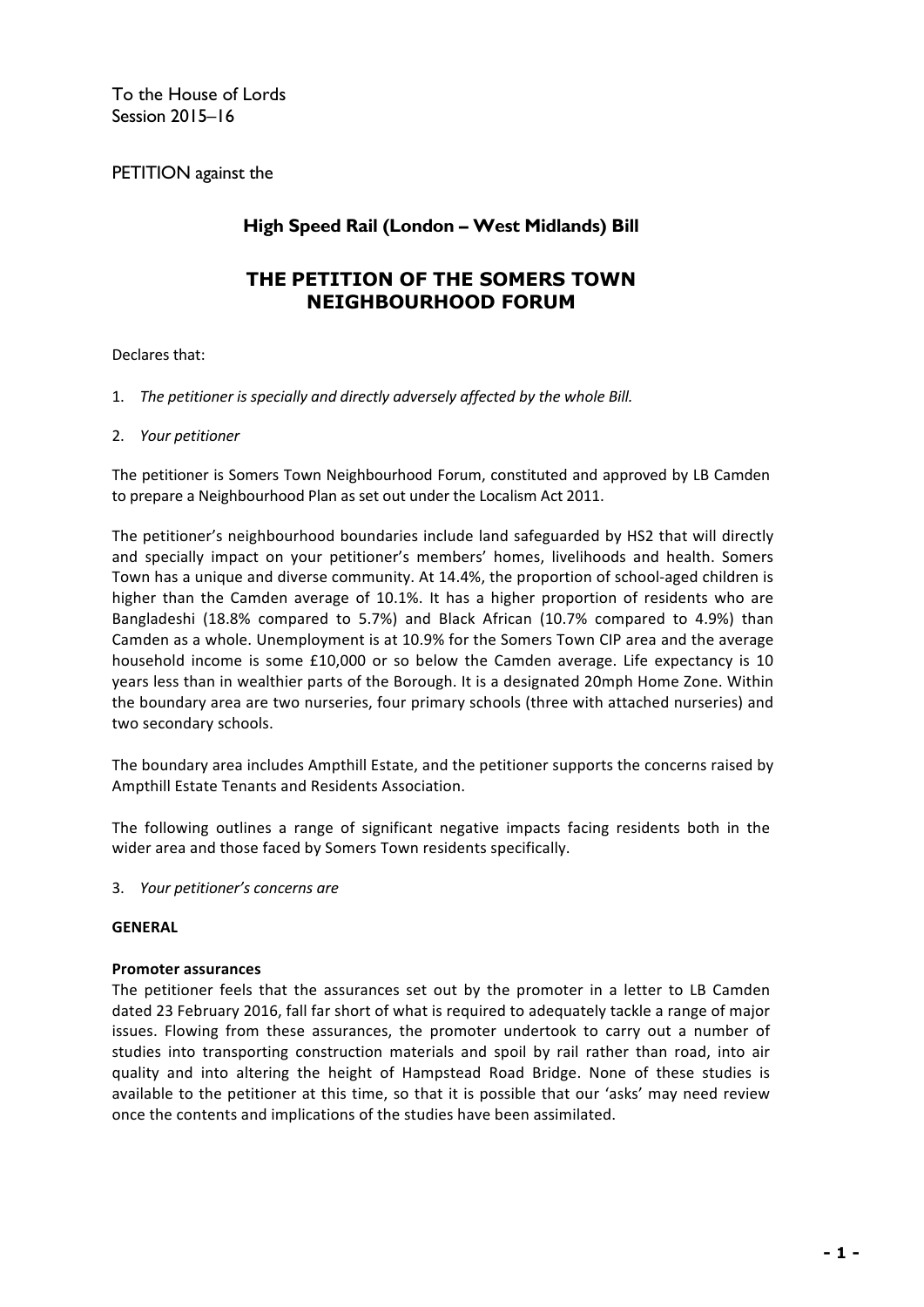# **Euston Station design**

The petitioner will be severely impacted unless a solution for the design of Euston Station is embraced that integrates high speed and classic rail, as well as Crossrail 2. Without this integrated approach, a new station for Crossrail 2 will be built in Somers Town, thereby destroying around 130 homes and 17 businesses and making life for hundreds of residents unbearable. Community facilities in the area would also be destroyed. It is essential for the health and wellbeing of Somers Town residents that an integrated station design is embraced.

# **Old Oak Common**

To ease construction and limit disruption at Euston for all stakeholders, the petitioner urges a full independent investigation of Old Oak Common as a temporary terminus.

# **Dispute arbitration**

The petitioner supports the appointment of an Independent Assessor funded by, but totally independent of, HS2 Ltd. Access to dispute arbitration with the power of enforcement to adjudicate fairly is vital. Recruitment of such a post should be undertaken prior to the beginning of any work and continue throughout the project.

# **Air quality**

The petitioner echoes the concerns articulated by the House of Commons HS2 Select Committee in their February Report:

'We want monitoring of air quality to feed into an assessment of whether re*housing* should occur in cases where air quality deteriorates. This should keep in *mind* an aspiration of improving the baseline air quality in Camden. The current *position is clearly unsatisfactory'. (p.60, para 232)* 

The agreements between HS2 Ltd and Camden Council on air quality make no provision for any residents' involvement. Dozens of petitions to the House of Commons included mitigation concerns about air quality and they remain unaddressed. The petitioner asks for resident groups to be accorded a formal interface with HS2 Ltd (separate from Camden Council's) over the location of air quality monitoring stations, an obligation of public access to the output data in real time with community groups empowered, given serious exceedances, to stop demolition/construction work until acceptable remedial measures have been put in place.

#### **Spoil and construction materials**

Spoil removal, plant, machinery and construction material should be transported by rail to reduce traffic congestion that further deteriorates air quality. This in turn increases risks of respiratory disease. The petitioner understands results of a study commissioned by HS2 Ltd to assess the viability of transporting spoil and materials by rail are imminent and may be publically available before the petitioner is called to give evidence. These conclusions may alter what is requested.

# **Traffic congestion**

Road and lane closures, bridge demolition and traffic diversions will increase congestion giving rise to deterioration of air quality and increased risk of road traffic accidents.

## **HGV routes**

HGV haul routes should be significantly reduced and kept to a minimum and limited to main roads unless demonstrably impossible. Because of the serious associated health risks all HS2generated traffic must meet the most up-to-date standards for low emissions.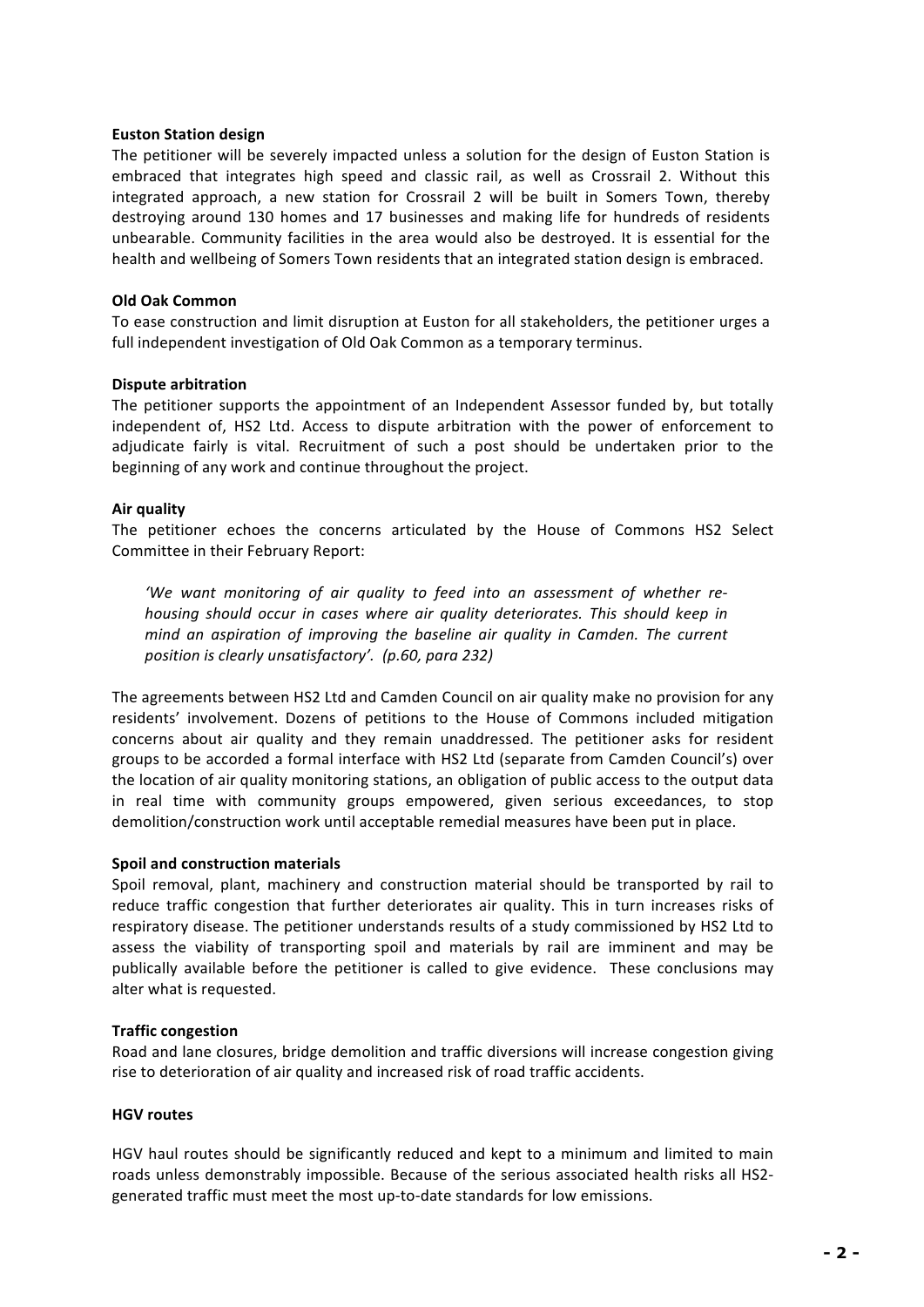# **Traffic Management Plans**

The petitioner believes that a joint TfL, HS2 Ltd and LBC Traffic Management Plan will be published shortly. However, there remains a high degree of concern that the area could well suffer terminal gridlock. To reassure local people and test the worst-case scenario, the petitioner requests a simulation to mimic the situation when roads and bridges are put under most stress to demonstrate viability of the plan with emergency service input.

# **Compensation**

The petitioner concurs with the contents of the LB Camden Petition with regard to compensation and agrees that the current situation is totally unsatisfactory. We draw attention to the statement made in their final report by members of the House of Commons HS2 Select Committee that:

*'Camden is exceptional and needs special treatment. Many residents are going to have to put up with disturbance on a scale beyond the experience in most other locations.' (para 237)*

The petitioner would urge therefore that at least the equivalent compensation proposals are available to residents in Camden as are available to residents in rural areas. The petitioner concurs with LB Camden that compensation should not only be limited to property owners but also all those who will be badly affected by the works.

# **Construction impacts**

Specified limits should be agreed in advance of work commencing and must be imposed to reduce disruption and nuisance from a range of impacts including noise, air pollution, vibration, dust and particulates, hours of work, etc. All breeches should be dealt with swiftly and appropriate remedial action taken. Serious disruption over an extended period should attract monetary compensation.

#### Loss of open space

Assurances provided by the promoter to LB Camden do not go far enough in mitigating loss. There should be no overall loss of open space. We do not consider replacement proposals to be adequate in terms of accessibility, quality or quantity.

#### **Loss of trees**

Assurances provided by the promoter to LB Camden do not go far enough in mitigating loss. Current replacement plans are wholly inadequate in terms of replacement numbers, size and maturity.

# **Cumulative impacts**

Most residents in the Euston area, including Somers Town residents, will be subject to multiple adverse impacts from the construction of the scheme. These must be fully taken into account so that compensation is commensurate with cumulative impacts

#### **SITE-SPECIFIC**

#### **Maria Fidelis School**

The petitioner supports LB Camden in its request that the consolidation of Maria Fidelis School onto one site at Drummond Crescent/Phoenix Road is done as quickly and smoothly as possible, to minimise the disruption to the academic lives of pupils and to limit the impacts on the health of students and staff.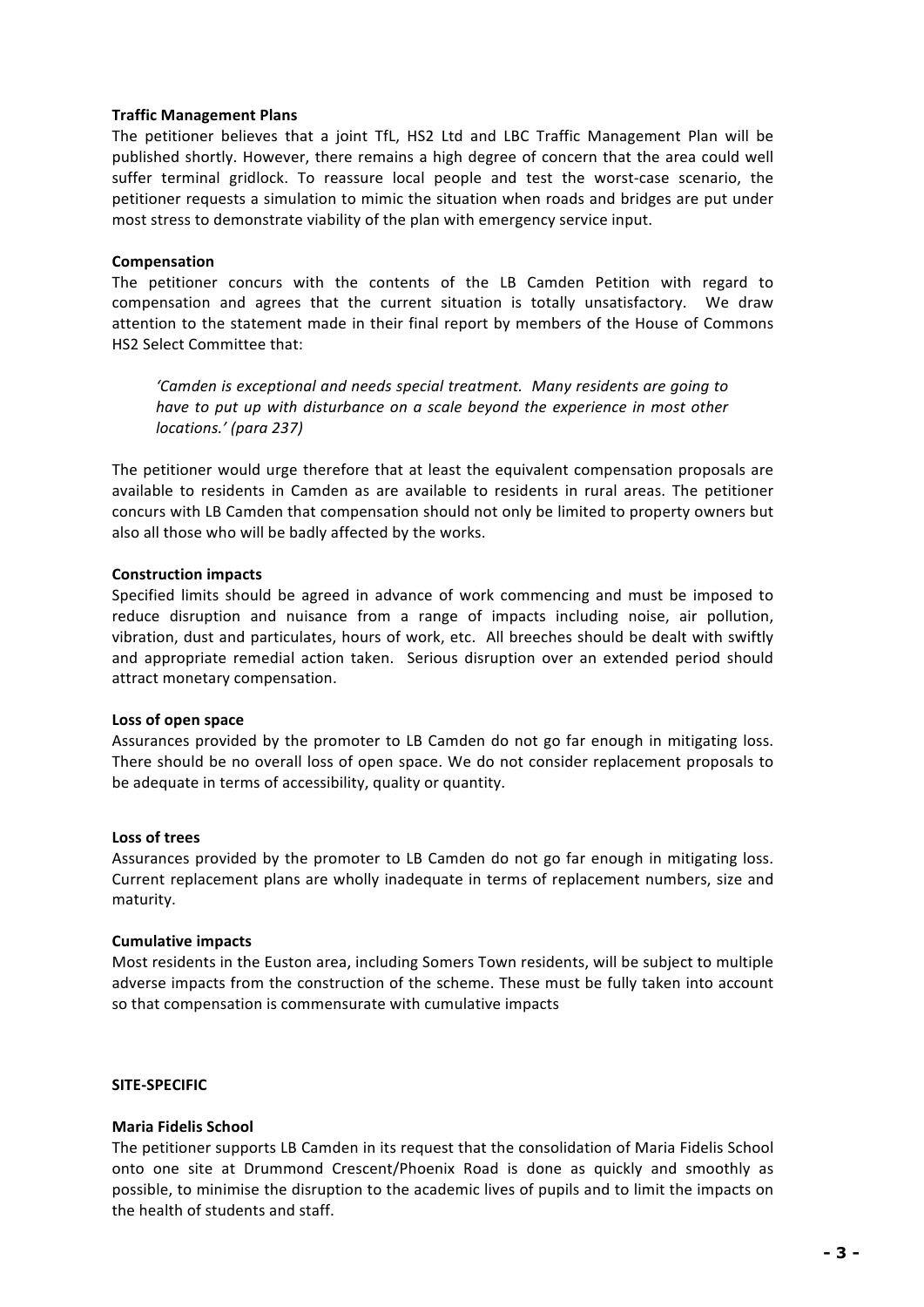The petition requests that the construction impact limits set for the HS2 works are matched by those for the Maria Fidelis works. The environmental impacts of the new school build - which is necessitated by HS2 – need to be included in HS2 figures.

# **Noise**

Monitoring of noise levels needs to take place in those homes and schools that will be badly impacted by construction works and traffic. In addition to external monitoring, internal noise levels within homes and schools should not exceed safe levels. Should these be exceeded those impacted will need rehousing as excessive noise can cause permanent hearing loss.

# **Utility works**

Main utility works are planned for Chalton Street and Phoenix Road. These utility works will disrupt businesses, including the Chalton Street market. The petitioner requests that measures are put in place to safeguard the long-term viability of the market.

Hundreds of pupils travel to school along Chalton Street and Phoenix Road every day. The petitioner requests that measures are put in place to maintain safe routes to school.

The petitioner requests that any accidental damage to utility services will be remedied immediately and timely financial penalties made payable to all residents who endure loss of any service.

# **Taxi rank**

The use of Drummond Crescent and Doric Way as a temporary taxi stand is totally unsuitable for a residential area with already unacceptably poor air quality. The petitioner requests that that the promoter comes up with an alternative solution.

#### **Phoenix Road**

The petitioner is aware that as part of the assurances secured by LB Camden, a linear park is to be created along Phoenix Road, improving east-west links between Euston and St Pancras stations. While the petitioner welcomes "greening" opportunities in the area, the petitioner is concerned about the loss of parking, including disabled parking, along the route. The route includes a church, two schools and an organisation that protects the rights of people with disabilities. Proper access to these organisations, as well as to homes, needs to be maintained and residential parking needs to be reprovided in the area.

#### Loss of open space/playground

The petitioner notes the proposed loss of part of Lancing Street/Churchway Estate play area. Few homes in Somers Town have access to private gardens and this loss, when combined with the loss of the nearby Euston Square Gardens, will impact greatly on children in West Somers Town. The petitioner requests that during any construction works, and in addition to relocated play equipment to an adjacent area, the promoter fund opportunities for local children and young people to play and exercise in less polluted areas.

# **Damage to landscaping and environment**

Any environmental damage must be made good in a timely fashion and shrubbery of equal quality provided as replacement in agreement with local community. There should be no loss of trees. In particular, every protection should be afforded to the trees along Chalton Street and Phoenix Road during proposed utility works.